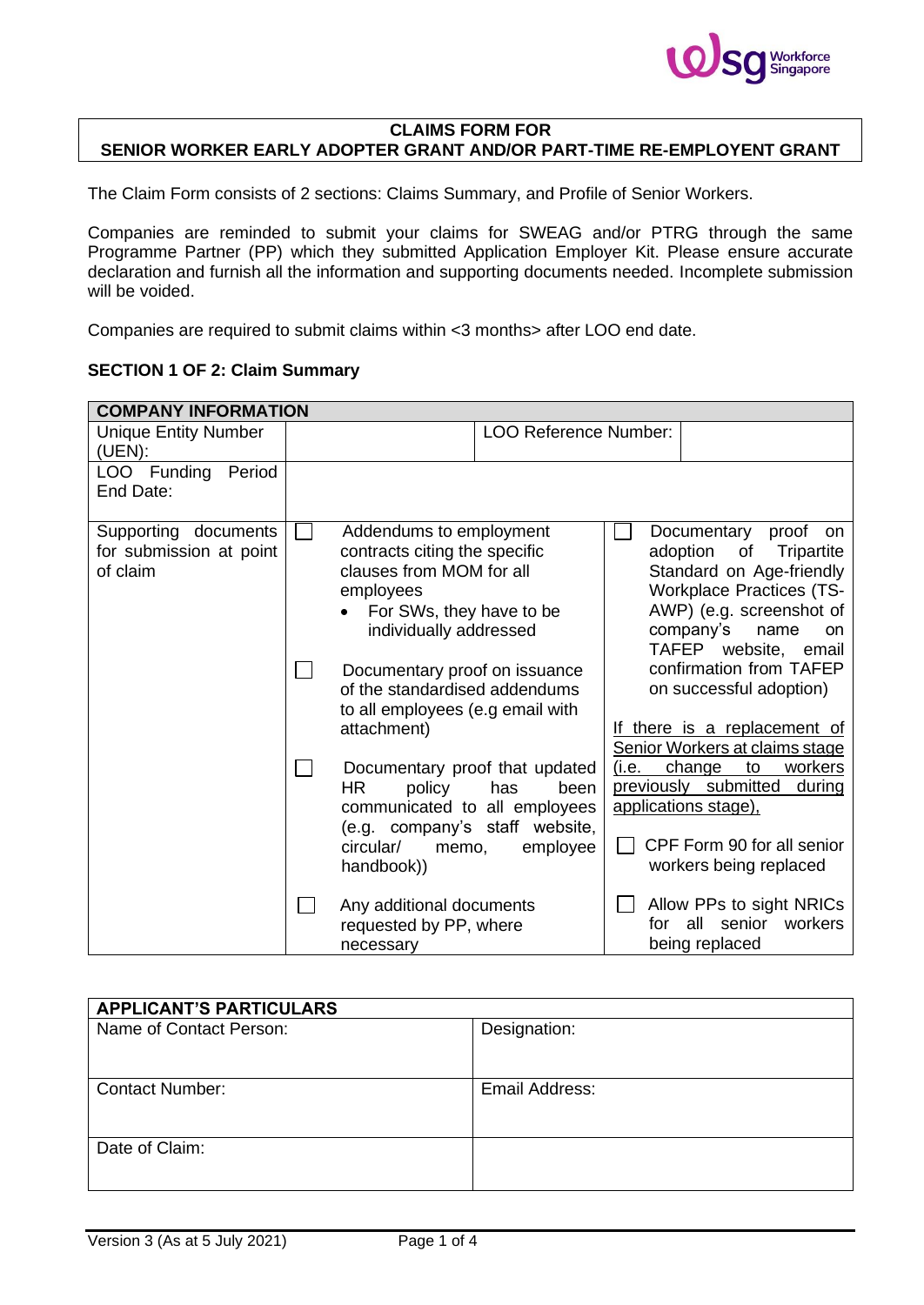

## **SECTION 2 OF 2: Profile of Senior Workers Aged 60 and above**

| S/N              | <b>Name</b><br>(As in NRIC) | <b>NRIC No</b> | Date of<br><b>Birth</b><br>(DD/MM/YY) | SC/<br><b>SPR</b> | <b>Highest</b><br>Qualification<br><b>Attained</b><br><b>Below PSLE</b><br>a)<br><b>PSLE</b><br>b)<br>"O" Level<br>$\mathbf{c}$<br>"A" Level<br>$\mathsf{d}$<br>e)<br>Diploma<br><b>Degree</b><br>f)<br>Post Grad<br>g)<br>h) Doctorate | <b>Gross monthly</b><br>salary - please<br>choose one of the<br>following:<br>$$0 - $1500$<br>a)<br>\$1501 - \$1900<br>b)<br>\$1901 - \$3000<br>$\mathbf{c}$<br>$$3001 - $4500$<br>$\mathbf{d}$<br>\$4500 and<br>e)<br>above | <b>Designation</b><br>/Job role | To benefit<br>from<br><b>RA/REA</b><br>by<br>4 yrs | To<br>benefit<br>from<br>Part-<br>time re-<br>employ<br>ment | <b>Please</b><br>indicate<br>which are the<br>replaced and<br>new<br>employee(s),<br>if the employee<br>claimed is<br>different from<br>previously<br>submitted |
|------------------|-----------------------------|----------------|---------------------------------------|-------------------|-----------------------------------------------------------------------------------------------------------------------------------------------------------------------------------------------------------------------------------------|------------------------------------------------------------------------------------------------------------------------------------------------------------------------------------------------------------------------------|---------------------------------|----------------------------------------------------|--------------------------------------------------------------|-----------------------------------------------------------------------------------------------------------------------------------------------------------------|
| $\overline{1}$   |                             |                |                                       |                   |                                                                                                                                                                                                                                         |                                                                                                                                                                                                                              |                                 |                                                    |                                                              |                                                                                                                                                                 |
| $\overline{2}$   |                             |                |                                       |                   |                                                                                                                                                                                                                                         |                                                                                                                                                                                                                              |                                 |                                                    |                                                              |                                                                                                                                                                 |
| $\mathbf{3}$     |                             |                |                                       |                   |                                                                                                                                                                                                                                         |                                                                                                                                                                                                                              |                                 |                                                    |                                                              |                                                                                                                                                                 |
| $\overline{4}$   |                             |                |                                       |                   |                                                                                                                                                                                                                                         |                                                                                                                                                                                                                              |                                 |                                                    | Γ                                                            |                                                                                                                                                                 |
| $\sqrt{5}$       |                             |                |                                       |                   |                                                                                                                                                                                                                                         |                                                                                                                                                                                                                              |                                 | $\overline{\phantom{a}}$                           | Г                                                            |                                                                                                                                                                 |
| $\,6\,$          |                             |                |                                       |                   |                                                                                                                                                                                                                                         |                                                                                                                                                                                                                              |                                 |                                                    |                                                              |                                                                                                                                                                 |
| $\overline{7}$   |                             |                |                                       |                   |                                                                                                                                                                                                                                         |                                                                                                                                                                                                                              |                                 | Ē                                                  | $\overline{a}$                                               |                                                                                                                                                                 |
| $\bf{8}$         |                             |                |                                       |                   |                                                                                                                                                                                                                                         |                                                                                                                                                                                                                              |                                 |                                                    |                                                              |                                                                                                                                                                 |
| $\boldsymbol{9}$ |                             |                |                                       |                   |                                                                                                                                                                                                                                         |                                                                                                                                                                                                                              |                                 |                                                    |                                                              |                                                                                                                                                                 |
| $10\,$           |                             |                |                                       |                   |                                                                                                                                                                                                                                         |                                                                                                                                                                                                                              |                                 |                                                    |                                                              |                                                                                                                                                                 |
| 11               |                             |                |                                       |                   |                                                                                                                                                                                                                                         |                                                                                                                                                                                                                              |                                 |                                                    |                                                              |                                                                                                                                                                 |
| 12               |                             |                |                                       |                   |                                                                                                                                                                                                                                         |                                                                                                                                                                                                                              |                                 |                                                    |                                                              |                                                                                                                                                                 |
| 13               |                             |                |                                       |                   |                                                                                                                                                                                                                                         |                                                                                                                                                                                                                              |                                 |                                                    |                                                              |                                                                                                                                                                 |
| 14               |                             |                |                                       |                   |                                                                                                                                                                                                                                         |                                                                                                                                                                                                                              |                                 | $\overline{\Box}$                                  | Г                                                            |                                                                                                                                                                 |
| 15               |                             |                |                                       |                   |                                                                                                                                                                                                                                         |                                                                                                                                                                                                                              |                                 |                                                    |                                                              |                                                                                                                                                                 |
| 16               |                             |                |                                       |                   |                                                                                                                                                                                                                                         |                                                                                                                                                                                                                              |                                 |                                                    |                                                              |                                                                                                                                                                 |
| 17               |                             |                |                                       |                   |                                                                                                                                                                                                                                         |                                                                                                                                                                                                                              |                                 |                                                    |                                                              |                                                                                                                                                                 |
| 18               |                             |                |                                       |                   |                                                                                                                                                                                                                                         |                                                                                                                                                                                                                              |                                 |                                                    | $\Box$                                                       |                                                                                                                                                                 |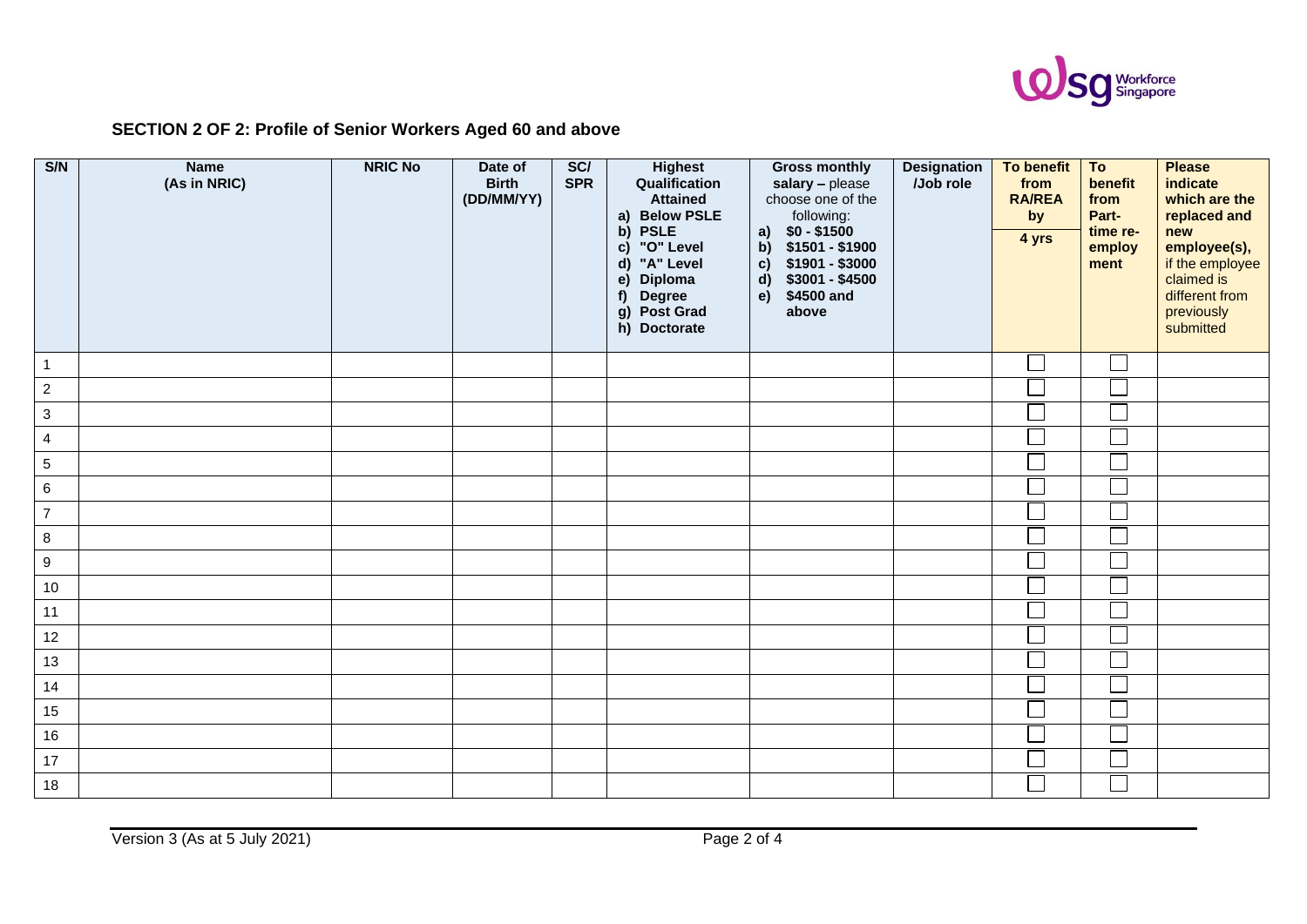

| 19                                      |  |  |  |                         |                             |  |
|-----------------------------------------|--|--|--|-------------------------|-----------------------------|--|
| $20\,$                                  |  |  |  |                         |                             |  |
| 21                                      |  |  |  |                         |                             |  |
| $22\,$                                  |  |  |  | $\Box$                  |                             |  |
| 23                                      |  |  |  |                         |                             |  |
| 24                                      |  |  |  |                         |                             |  |
| 25                                      |  |  |  |                         |                             |  |
| 26                                      |  |  |  | $\overline{\square}$    |                             |  |
| 27                                      |  |  |  |                         |                             |  |
| $28$                                    |  |  |  |                         |                             |  |
| $29\,$                                  |  |  |  |                         |                             |  |
| 30                                      |  |  |  |                         |                             |  |
| $\frac{31}{2}$                          |  |  |  |                         |                             |  |
| $32$                                    |  |  |  |                         |                             |  |
| $\frac{33}{2}$                          |  |  |  |                         |                             |  |
| 34                                      |  |  |  | $\overline{\Box}$       |                             |  |
| $\begin{array}{r} 35 \\ 36 \end{array}$ |  |  |  |                         |                             |  |
|                                         |  |  |  | $\Box$                  |                             |  |
| $37\,$                                  |  |  |  |                         |                             |  |
| 38                                      |  |  |  | $\overline{\mathbb{L}}$ | $\mathcal{L}_{\mathcal{A}}$ |  |
| 39                                      |  |  |  |                         |                             |  |
| $40\,$                                  |  |  |  | Ē                       |                             |  |
| 41                                      |  |  |  |                         |                             |  |
| 42                                      |  |  |  | $\overline{\mathbb{L}}$ |                             |  |
| 43                                      |  |  |  |                         |                             |  |
| 44                                      |  |  |  | $\Gamma$                |                             |  |
| 45                                      |  |  |  |                         |                             |  |